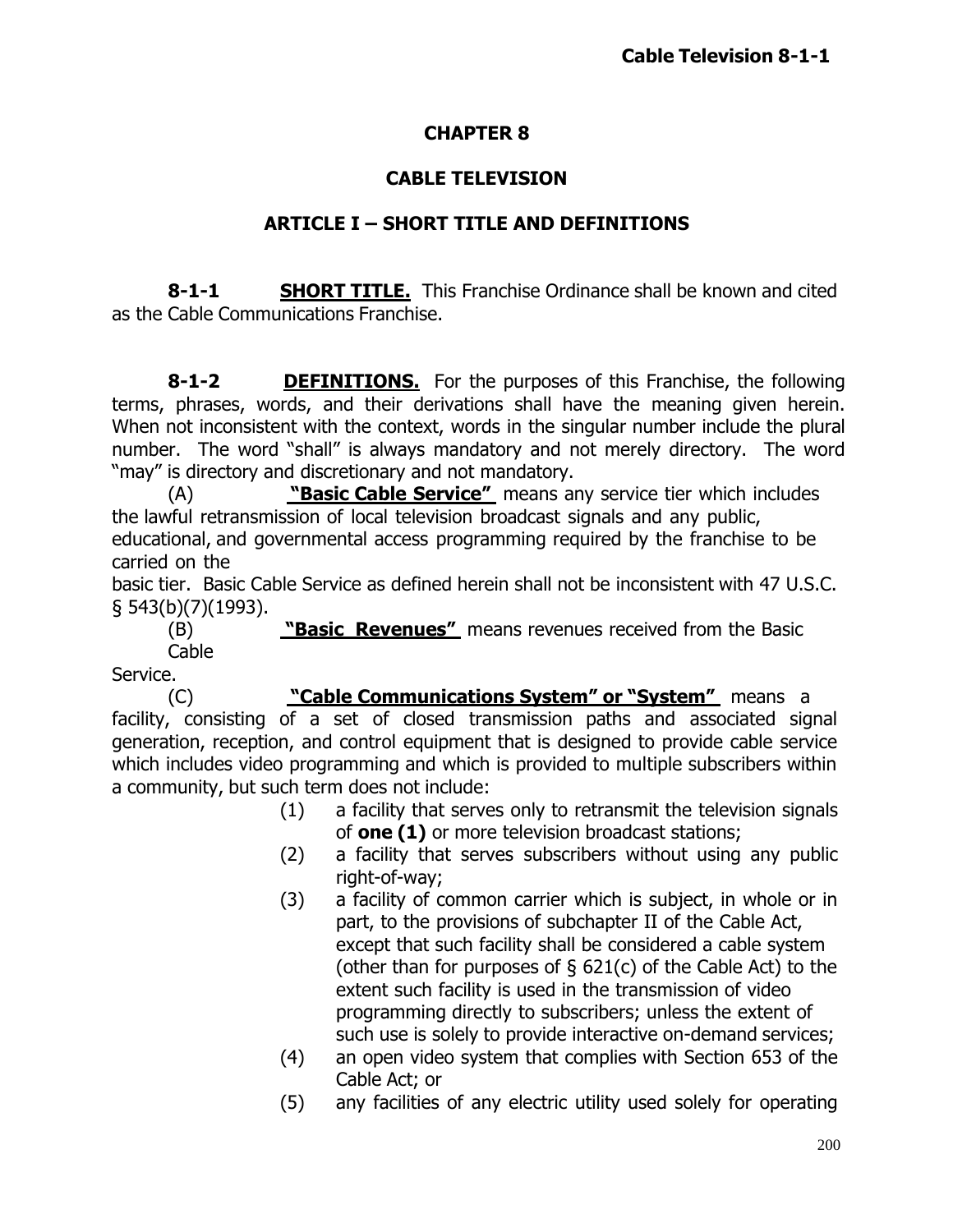its electric utility system.

(D) **"Cable Programming Service"** means any video programming provided over a cable system, regardless of service tier, including installation or rental of equipment used for the receipt of such video programming, other than:

- (1) Video programming carried on the Basic Service Tier;
- (2) Video programming offered on a pay-per-channel or payper-program basis; or
- (3) A combination of multiple channels of pay-per-channel or pay-per-program video programming offered on a multiplexed or time-shifted basis so long as the combined service:
	- (a) consists of commonly-identified video programming; and
	- (b) is not bundled with any regulated tier of service.

Cable Programming Service as defined herein shall not be inconsistent with the definition as set forth in 47 U.S.C. § 543(1)(2)(1993) and 47 C.F.R. 76.901(b)(1993).

# (E) **"Cable Service"** means:

- (1) the one-way transmission to subscribers of:
	- (a) video programming, or
	- (b) other programming service, and
- (2) subscriber interaction, if any, which is required for the selection or use of such video programming or other programming service.

(F) **"Converter"** means an electronic device which converts signals to a frequency acceptable to a television receiver of a Subscriber and by an appropriate selector permits a Subscriber to view all Cable Communications Services which the Subscriber is lawfully authorized to receive.

(G) **"Drop"** means the cable that connects the ground block on the Subscriber's residence to the nearest feeder cable of the System.

(H) **"FCC "** means the Federal Communications Commission and any legally appointed, designated or elected agent or successor.

(I) **"Grantee"** is Triax Midwest Associates, L.P., its agents and employees, lawful successors, transferees or assignees.

(J) **"Gross Revenues"** means all revenue received from Cable Service directly by the Grantee from the operation of its System within Village. The term Gross Revenues shall not include franchise fees, advertising revenues, Pay Television fees,

installation, late fees, any fees itemized and passed through as a result of franchise imposed requirements or any taxes or fees on services furnished by Grantee imposed directly on any Subscriber or user by any municipality, state, or other governmental unit and collected by Grantee for such governmental unit.

(K) **"Installation"** means the connection of the System from feeder cable to the point of connection, including Standard Installations and custom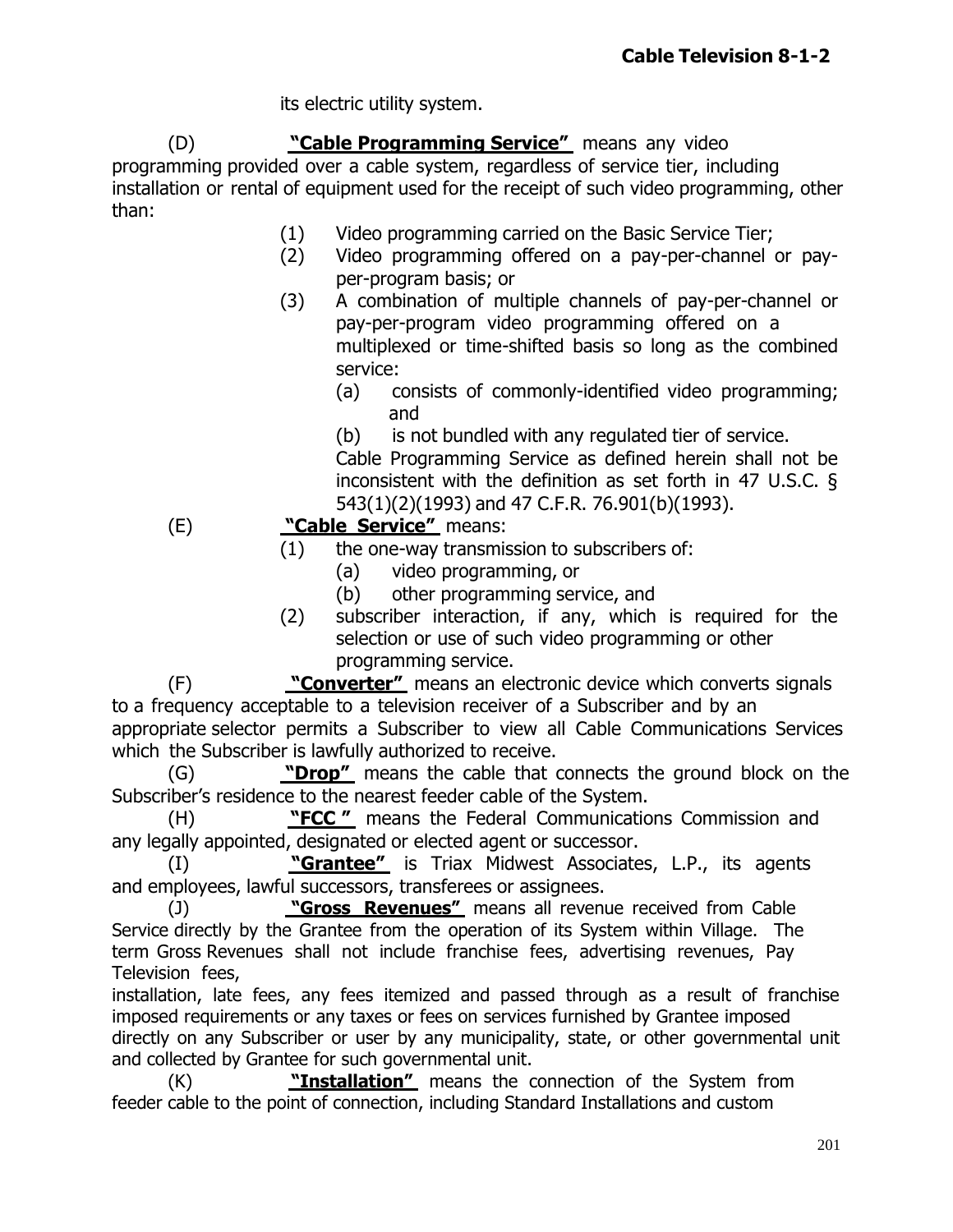installations.

(L) **"Lockout Device"** means an optional mechanical or electrical accessory to a Subscriber's terminal which inhibits the viewing of a certain program, certain channel, or certain channels provided by way of the Cable Communication System.

(M) **"Pay Television"** means the delivery over the System of payper- channel or pay-per-program audio-visual signals to Subscribers for a fee or charge, in addition to the charge for Basic Cable Service or Cable Programming Services.

(N) **"Person"** is any person, firm, partnership, association, corporation, company, or other legal entity.

(O) **"Standard Installation"** means any residential installation which can be completed using a Drop of **one hundred fifty (150) feet** or less.

(P) **"Street "** means the surface of, and the space above and below, any public street, road, highway, freeway, lane, alley, path, court, sidewalk, parkway,

or drive, or any easement or right-of-way now or hereafter held by Village.

(Q) **"Subscriber"** means any Person who lawfully receives Cable Service. In the case of multiple office buildings or multiple dwelling units, the "Subscriber" means the lessee, tenant or occupant.

(R) **"Village"** means Village of Dawson, a municipal corporation, in the State of Illinois, acting by and through its Village Board.

(S) **"Village Board"** means the Dawson, Illinois Village Board.

# **ARTICLE II – GRANT OF AUTHORITY AND GENERAL PROVISIONS**

**8-2-1 FRANCHISE REQUIRED.** It shall be unlawful for any Person to construct, operate or maintain a Cable Communications System in Village, unless such Person or the Person for whom such action is being taken shall have first obtained and shall currently hold a valid Franchise Ordinance. It shall also be unlawful for any Person to provide Cable Service in Village unless such Person shall have first obtained and shall currently hold a valid Franchise Ordinance. All Cable Communications Franchises granted by Village, shall contain the same substantive terms and conditions.

**8-2-2 GRANT OF FRANCHISE.** This Franchise is granted pursuant to the terms and conditions contained herein.

# **8-2-3 GRANT OF NONEXCLUSIVE AUTHORITY.**

(A) The Grantee shall have the right and privilege to construct, erect, operate, and maintain, in, upon, along, across, above, over and under the streets, alleys, public ways and public places now laid out or dedicated and all extensions thereof, and additions thereto in Village, poles, wires, cables, underground conduits,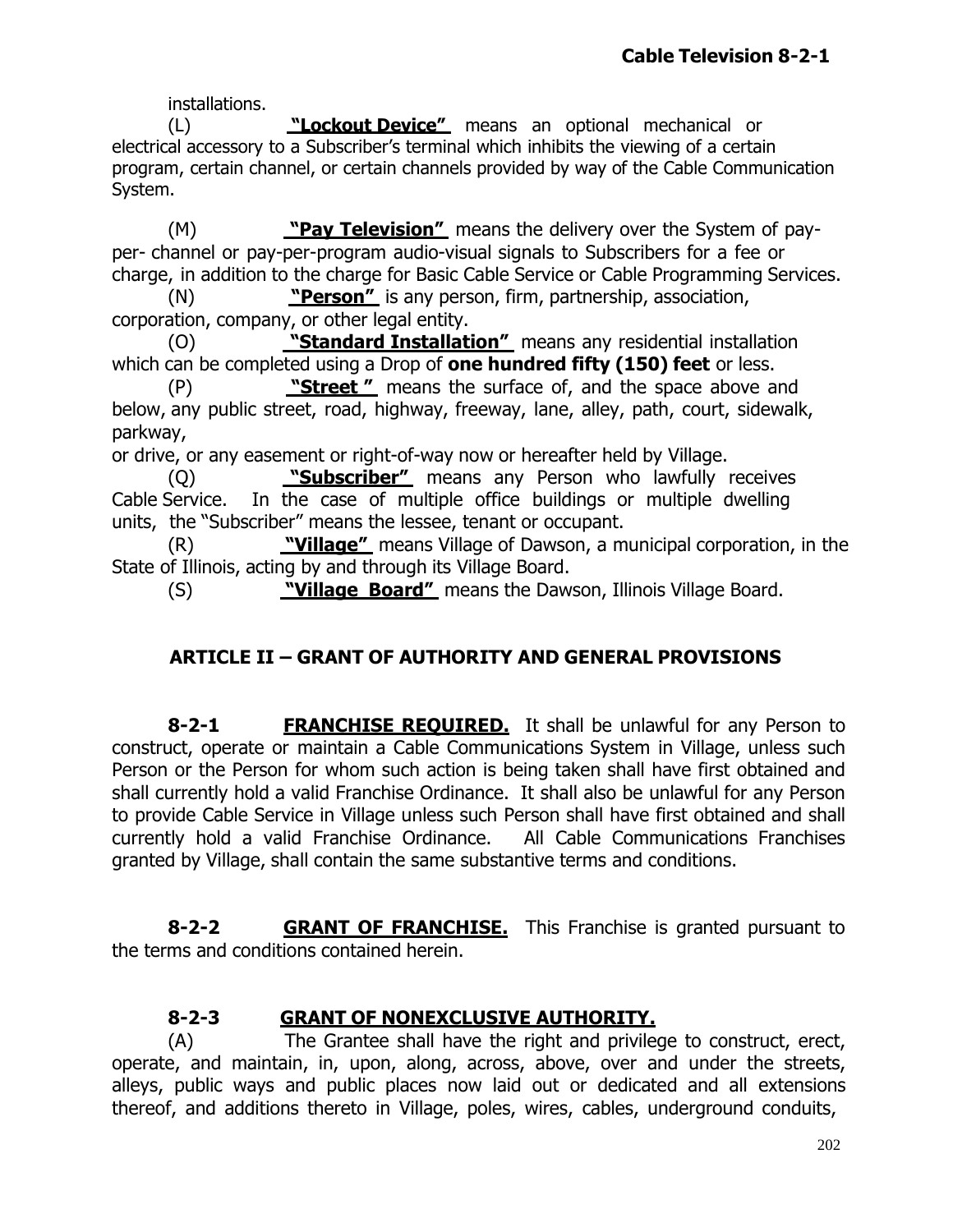manholes, and other television conductors and fixtures necessary for the maintenance and operation in Village of a Cable Communications System as herein defined.

(B) This Franchise shall be nonexclusive, and Village reserves the right to grant a similar use of said streets, alleys, public ways and places, to any person at any time during the period of this Franchise, provided, however, that any additional Franchises granted shall contain the same substantive terms and conditions as this Franchise.

**8-2-4 FRANCHISE TERM.** Franchise shall be in effect for a period of **fifteen (15) years** from the effective date, unless renewed, revoked or terminated sooner as herein provided.

**8-2-5 PREVIOUS FRANCHISES.** Upon acceptance by Grantee as required by **Section 8-2-11** herein, this Franchise shall supersede and replace any previous Ordinance or Agreement granting a Franchise to Grantee to own, operate and maintain a Cable Communications System within Village **Ordinance No. 02-29-84** is hereby expressly repealed.

**8-2-6 RULES OF GRANTEE.** The Grantee shall have the authority to promulgate such rules, regulations, terms and conditions governing the conduct of its business as shall be reasonably necessary to enable said Grantee to exercise its rights and perform its obligation under this Franchise.

**8-2-7 TERRITORIAL AREA INVOLVED.** This Franchise is granted for the corporate boundaries of Village, as it exists from time to time. In the event of annexation by Village, or as development occurs, any new territory shall become part of the area covered, provided, however, that Grantee shall not be required to extend service beyond its present System boundaries unless there is a minimum of **forty-five (45) homes** per cable mile. Access to cable service shall not be denied to any group of potential residential cable Subscribers because of the income of the residents of the area in which such group resides. Grantee shall be given a reasonable period of time to construct and activate cable plant to service annexed or newly developed areas.

**8-2-8 WRITTEN NOTICE.** All notices, reports, or demands required to be given in writing under this Franchise shall be deemed to be given when delivered personally to any officer of Grantee or Village's Administrator of this Franchise or **fortyeight (48) hours** after it is deposited in the United States mail in a sealed envelope, with registered or certified mail postage prepaid thereon, addressed to the party to whom notice is being given, as follows: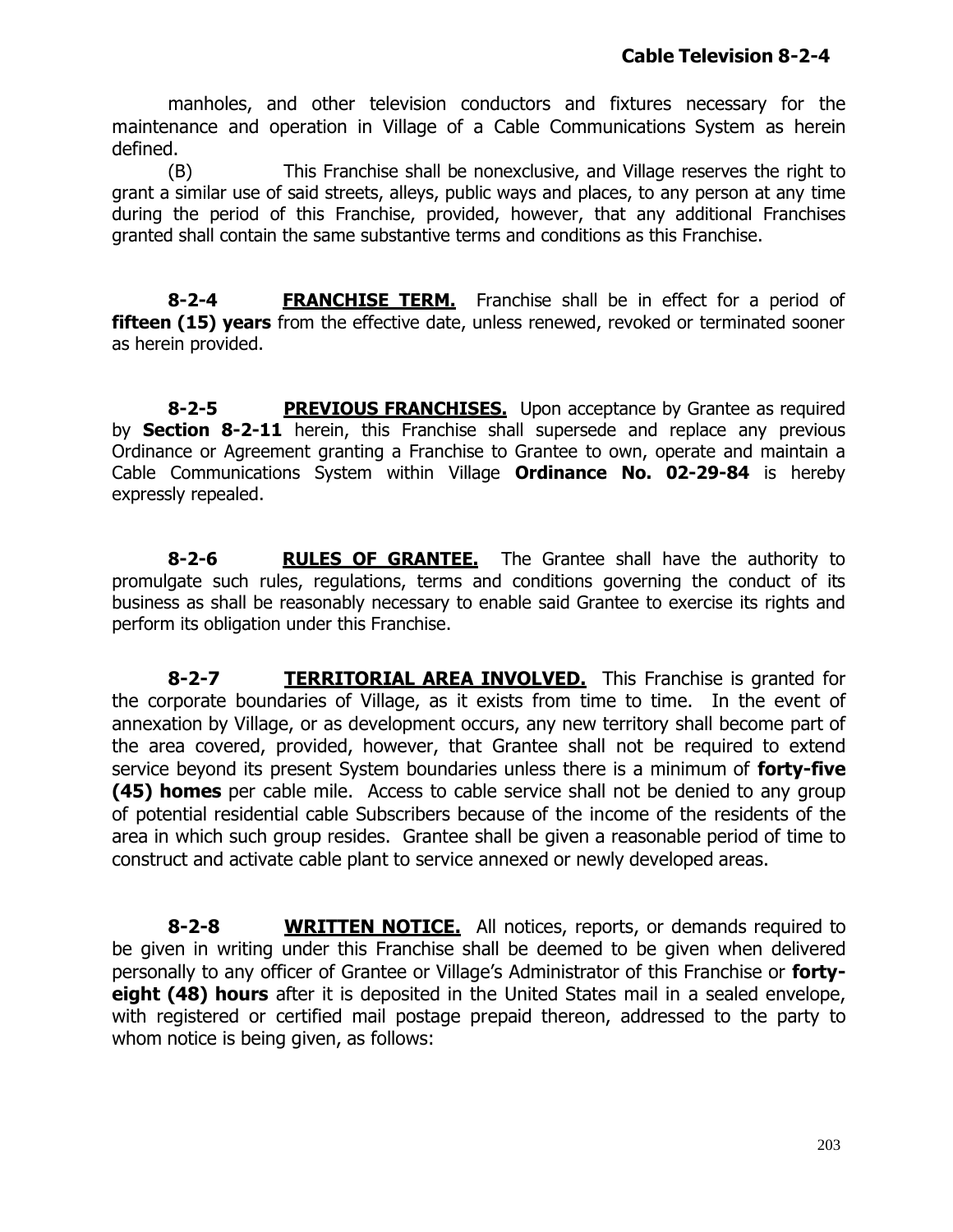| If to Village:  | Village of Dawson<br>P.O. Box 167<br>Dawson, IL 62520-0167<br>Attn: Donna Taft                                                                               |
|-----------------|--------------------------------------------------------------------------------------------------------------------------------------------------------------|
| If to Grantee:  | Triax Midwest Associates, L.P.<br>1102 North Fourth Street<br>P.O. Box 334<br>Chillicothe, IL 61523-0334<br>Attn: General Manager                            |
| With Copies to: | Larkin, Hoffman, Daly & Lindgren, Ltd.<br>1500 Northwest Financial Center<br>7900 Xerxes Avenue South<br>Bloomington, MN 55431<br>Attn: Jane E. Bremer, Esg. |

Such addresses may be changed by either party upon notice to the other party given as provided in this Section.

**8-2-9 DROPS TO PUBLIC BUILDINGS.** Grantee shall continue to provide Installation to **one (1)** cable drop, **one (1)** cable outlet, and monthly Basic Cable Service without charge to the Tri-City School District pursuant to its Franchise Agreement with the Village of Buffalo, Illinois.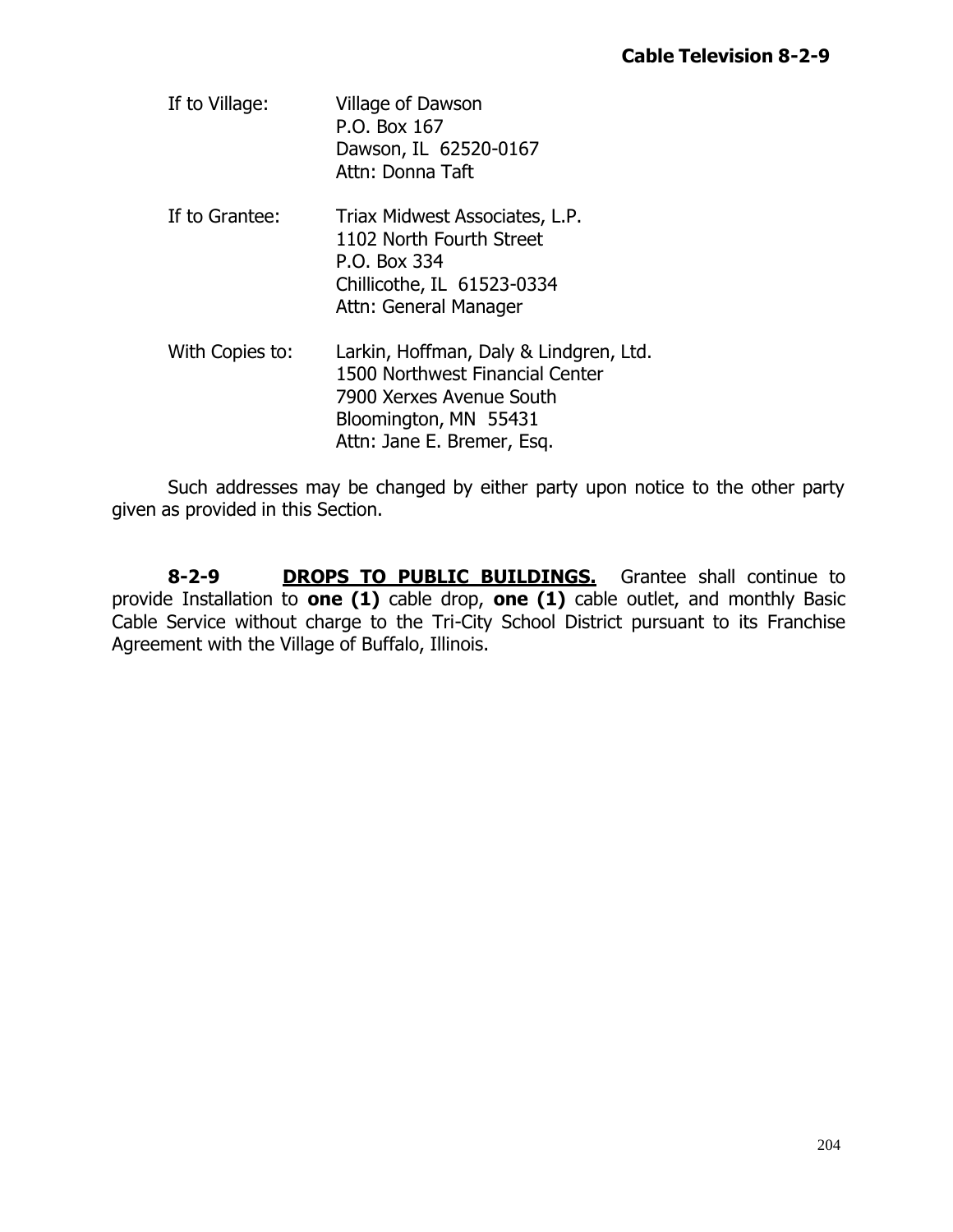### **ARTICLE III – CONSTRUCTION STANDARDS**

# **8-3-1 CONSTRUCTION CODES AND PERMITS.**

(A) Grantee shall obtain all necessary permits from Village before commencing any construction upgrade or extension of the System, including the opening or disturbance of any street, or private or public property within Village.

(B) The Village shall have the right to inspect all construction or installation work performed pursuant to the provisions of the Franchise and to make such tests at its own expense as it shall find necessary to ensure compliance with the terms of the Franchise and applicable provisions of local, state and federal law.

**8-3-2 REPAIR OF STREETS AND PROPERTY.** Any and all streets or public property or private property, which are disturbed or damaged during the construction, repair, replacement, relocation, operation, maintenance or reconstruction of the System shall be promptly and fully restored by Grantee, at its expense, to a condition as good as that prevailing prior to Grantee's work.

**8-3-3 BUILDING MOVERS.** The Grantee shall, on request of any person holding a moving permit issued by Village, temporarily move its wires or fixtures to permit the moving of buildings with the expense of such temporary removal to be paid by the person requesting the same, and the Grantee shall be given not less than **ten (10) days** advance notice to arrange for such temporary changes.

**8-3-4 TREE TRIMMING.** The Grantee shall have the authority to trim any trees upon and overhanging the streets, alleys, sidewalks, or public easements of Village so as to prevent the branches of such trees from coming in contact with the wires and cables of the Grantee. Except in emergency circumstances, Grantee shall provide Village with prior notice of its intent to trim any trees.

**8-3-5 NO WAIVER.** Nothing contained in this Franchise shall relieve any person from liability arising out of the failure to exercise reasonable care to avoid injuring Grantee's facilities.

#### **8-3-6 UNDERGROUNDING OF CABLE.**

(A) In all areas of Village where all other utility lines are placed underground, Grantee shall construct and install its cables, wires and other facilities underground.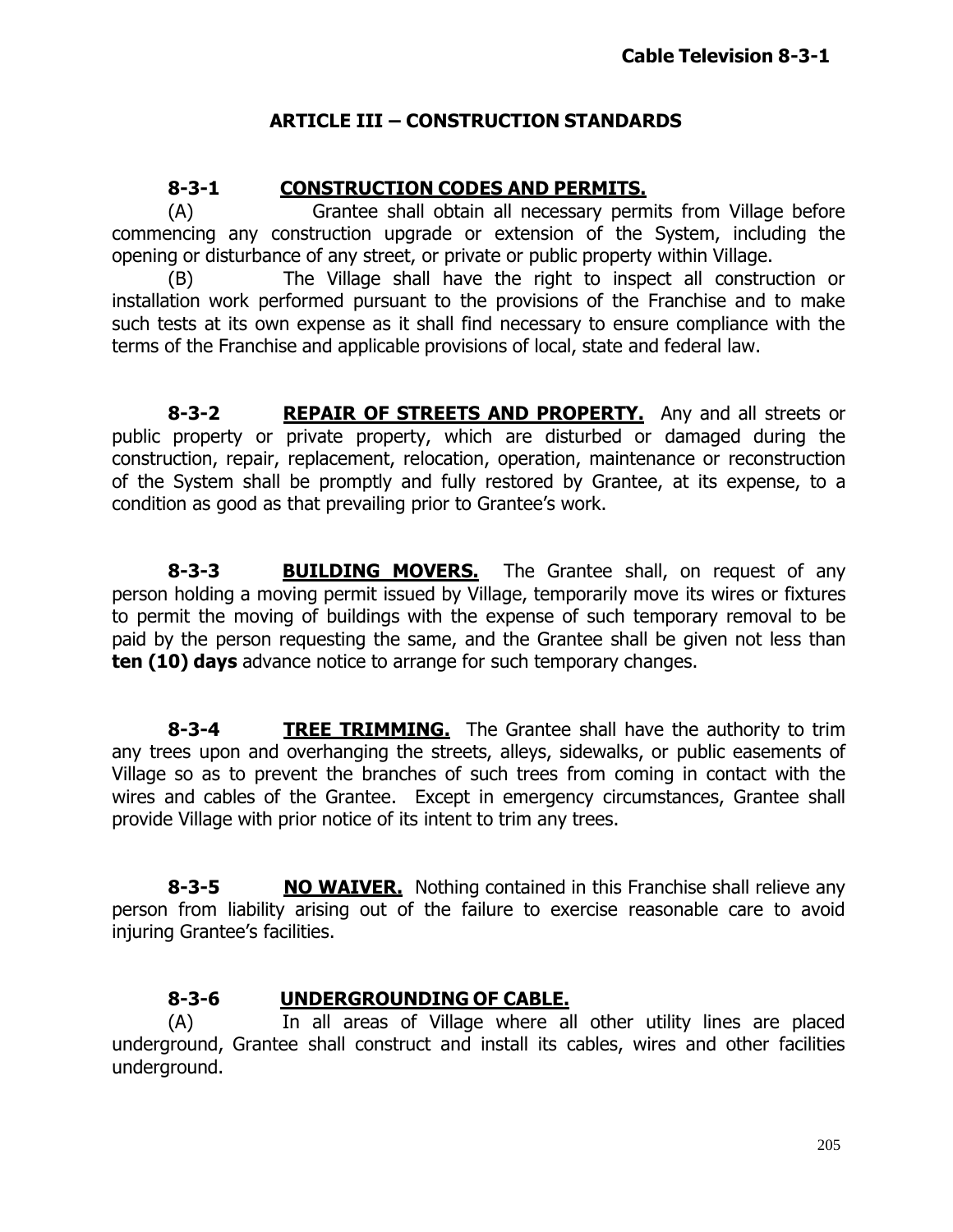(B) In any area of Village where **one (1)** or more public utilities are aerial, Grantee may construct and install its cables, wires and other facilities from the same pole with the consent of the owner of the pole.

**8-3-7 SAFETY REQUIREMENTS.** The Grantee shall at all times employ ordinary and reasonable care and shall install and maintain in use nothing less than commonly accepted methods and devices for preventing failures and accidents which are likely to cause damage, injuries, or nuisances to the public.

# **ARTICLE IV – OPERATIONS PROVISIONS**

**8-4-1 TECHNICAL STANDARDS.** The technical standards used in the operation of the System shall comply, at minimum, with the technical standards promulgated by the FCC relating to cable communications systems pursuant to the Federal Communications Commission's rules and regulations and found in Title 47, Section 76.601 to 76.617.

**8-4-2 LOCKOUT DEVICE.** Upon the request of a Subscriber, Grantee shall provide by sale or lease a Lockout Device.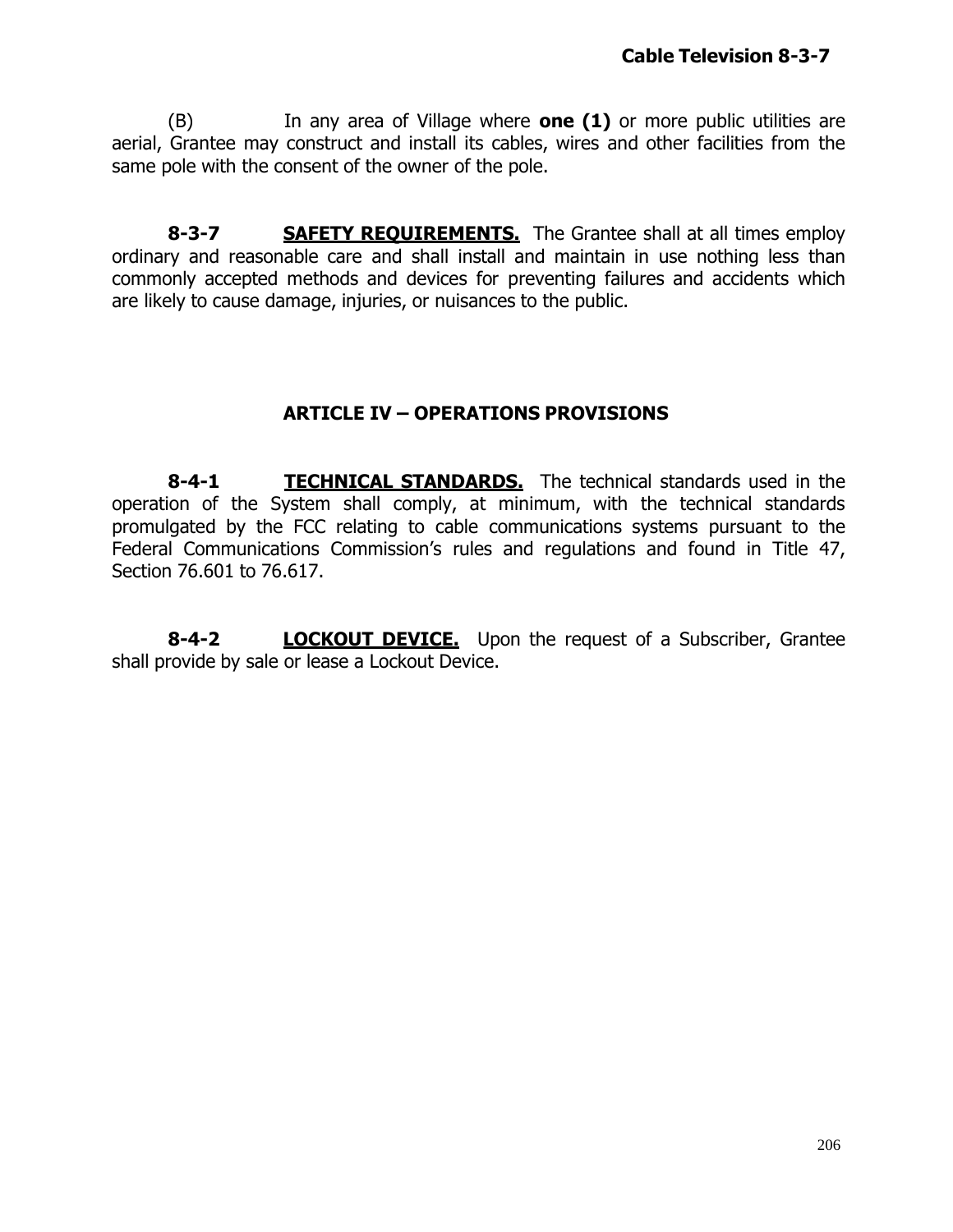#### **ARTICLE V – SERVICES PROVISIONS**

**8-5-1 SUBSCRIBER INQUIRIES.** Grantee shall have a publicly listed toll-free telephone number and be operated so as to receive Subscriber complaints and requests on a **twenty-four (24) hour** a day, **seven (7) days** a week basis.

**8-5-2 REFUND POLICY.** In the event a Subscriber established or terminates service and receives less than a full month's service, Grantee shall prorate the monthly rate on the basis of the number of days in the period for which service was rendered to the number of days in the billing.

**8-5-3 CREDIT POLICY.** For service interruptions of **twenty-four (24) hours** or more, the Grantee shall provide, at the subscriber's request, a credit of **onethirtieth (1/30)** of one month's fees for each **twenty-four (24) hour** period of affected service.

**8-5-4 NOTIFICATION TO SUBSCRIBERS.** Pursuant to federal law, Grantee shall provide Subscribers with **thirty (30) days** advance written notice of changes in channel assignment or in the video programming service provided over any such channel.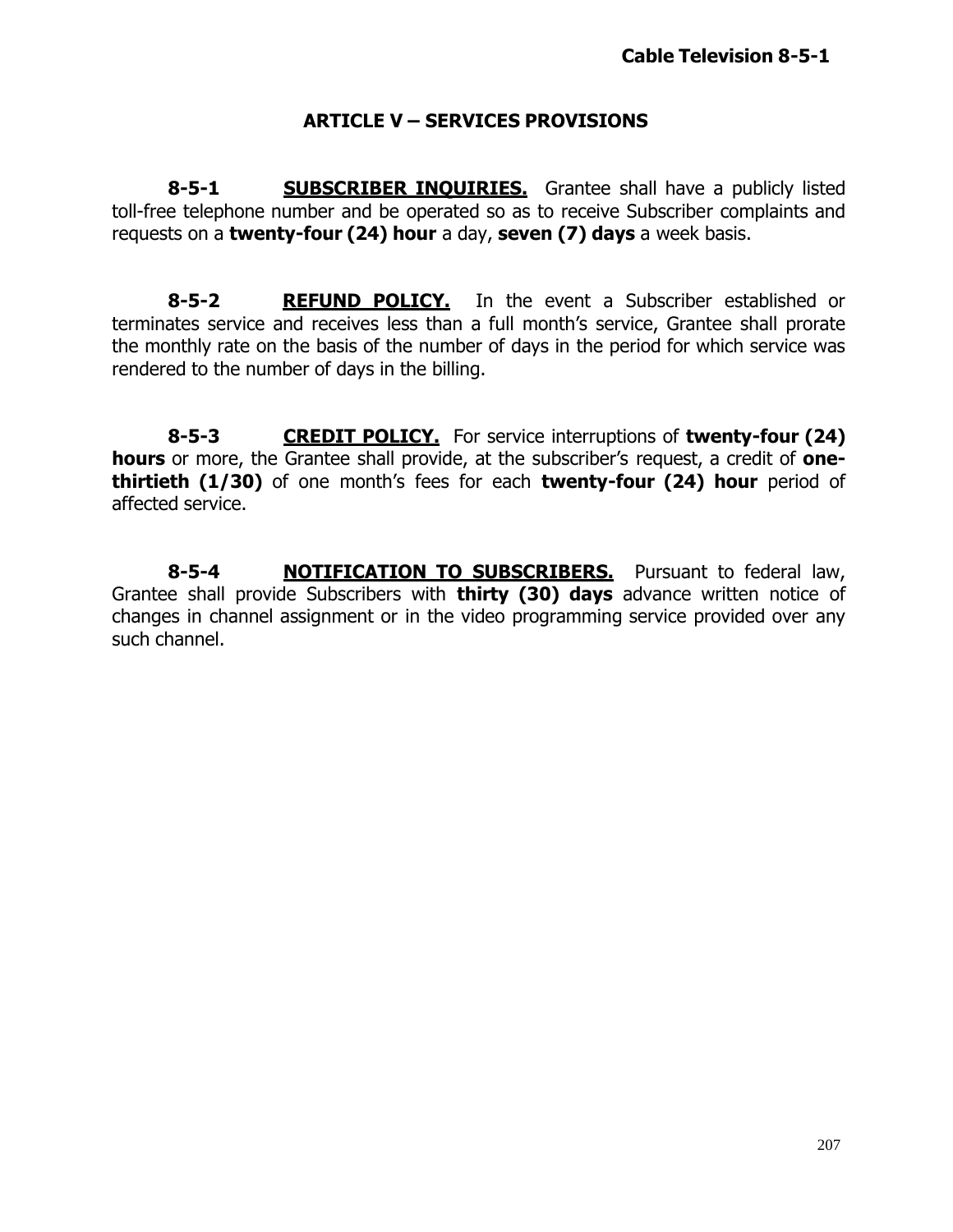#### **ARTICLE VI – FRANCHISE FEES, INSURANCE AND INDEMNIFICATION PROVISIONS**

#### **8-6-1 FRANCHISE FEE.**

(A) Grantee shall pay to Village a Franchise Fee in an annual amount equal to **four percent (4%)** of its quarterly Gross Revenues.

(B) Payments due Village under this provision shall be payable quarterly. The payment shall be made within **ninety (90) days** of the end of Grantee's fiscal quarter together with a brief report showing the basis for the computation.

### **8-6-2 INSURANCE.**

(A) Upon request, Grantee shall file with its acceptance of this Franchise, and at all times thereafter maintain in full force and effect at its sole expense, a comprehensive general liability insurance policy coverage, in protection of Village in its capacity as such. The policies of insurance shall be in the sum of not less than **One Million Dollars (\$1,000,000.00)** for personal injury or death of any **one (1) person**, and **Three Million Dollars (\$3,000,000.00)** for personal injury or death of **two (2)** or more persons in any **one (1)** occurrence, **One Million Dollars (\$1,000,000.00)** for property damage to any **one (1) person** and **Three Million Dollars (\$3,000,000.00)** for property damage resulting from any one act or occurrence. The Village shall be named as an additional insured on the policies of insurance.

(B) The policy or policies of insurance shall be maintained by Grantee in full force and effect during the entire term of the Franchise. Each policy of insurance shall contain a statement on its face that the insurer will not cancel the policy or fail to renew the policy, whether for nonpayment of premium, or otherwise, and whether at the request of Grantee or for other reasons, except after **thirty (30) days'** advance notice have been provided to Village.

#### **8-6-3 INDEMNIFICATION OF THE VILLAGE.**

(A) The Village, its officers, boards, committees, commissions, employees and agents shall not be liable for any loss or damage to any real or personal property of any person, or for any injury to or death of any person, arising out of or in connection with the construction, operation, maintenance, repair or removal of, or other action or event with respect to the System.

(B) Grantee shall indemnify, defend, and hold harmless the Village, its officers, boards, committees, commissions, elected officials, employees and agents, from and against all liability, damages, attorneys' fees and penalties which they may legally be required to pay as a result of the exercise of the franchise, except claims because of PEG access programming.

(C) Nothing in this Franchise relieves a person from liability arising out of the failure to exercise reasonable care to avoid injuring the Grantee's facilities while performing work connected with grading, regrading, or changing the line of a street or public place or with the construction or reconstruction of a sewer or water system. Village shall be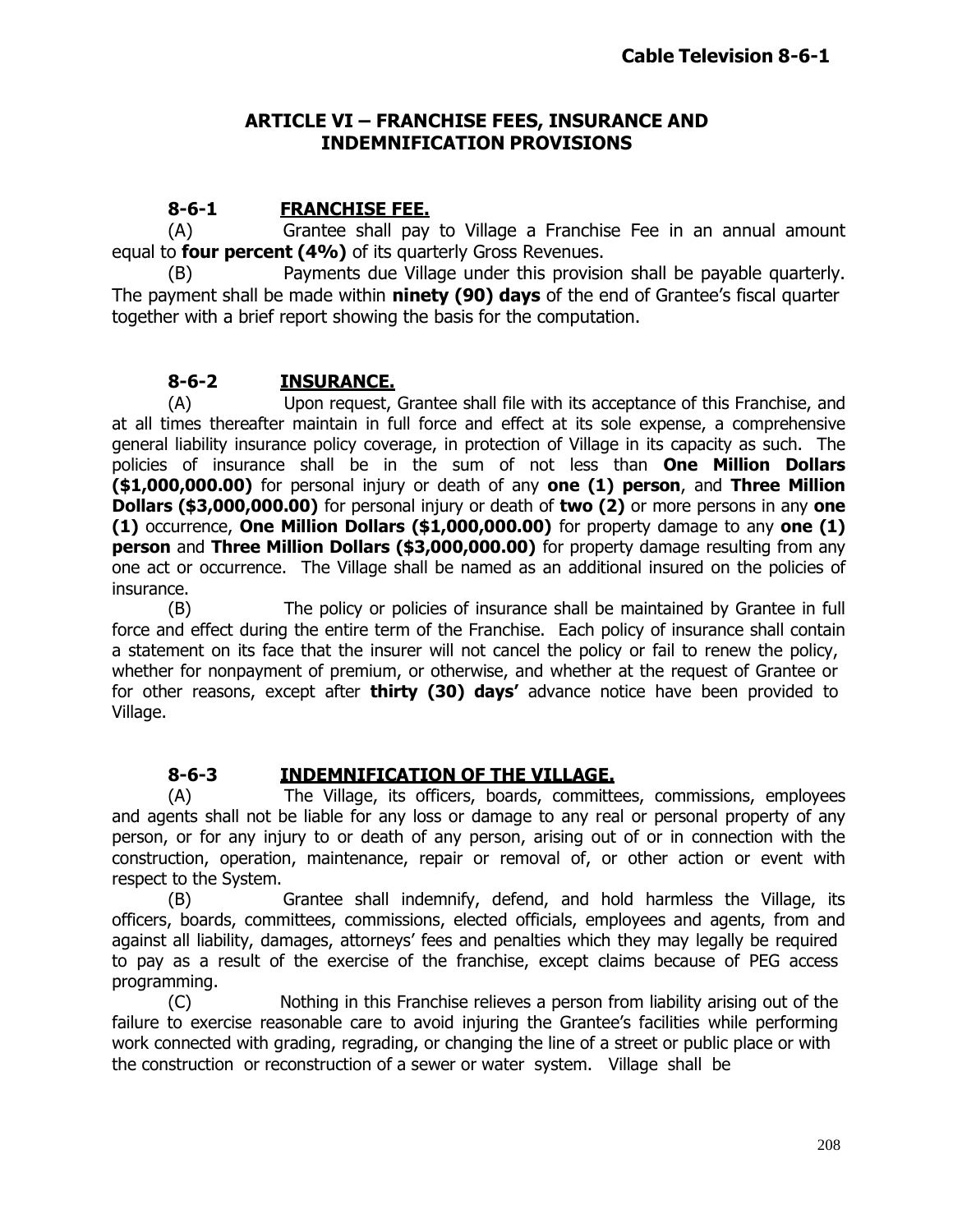liable only for the cost of replacing or repairing any damage to Grantee's property or equipment caused by tortuous acts by the Village, or its officers, boards, commissions, committees, elected officials, employees, and agents acting within the scope of their employment, consistent with State Law.

(D) In order for Village to assert its rights to be indemnified, defended, and held harmless, Village must with respect to each claim:

- (1) Promptly notify Grantee in writing of any claim or legal proceeding which gives rise to such right;
- (2) Afford Grantee the opportunity to participate in and fully control any compromise, settlement or other resolution or disposition of any claim or proceeding; and
- (3) Fully cooperate with reasonable requests of Grantee, at Grantee's expense, in its participation in, and control, compromise, settlement or resolution or other disposition of such claim or proceeding subject to paragraph (2) above.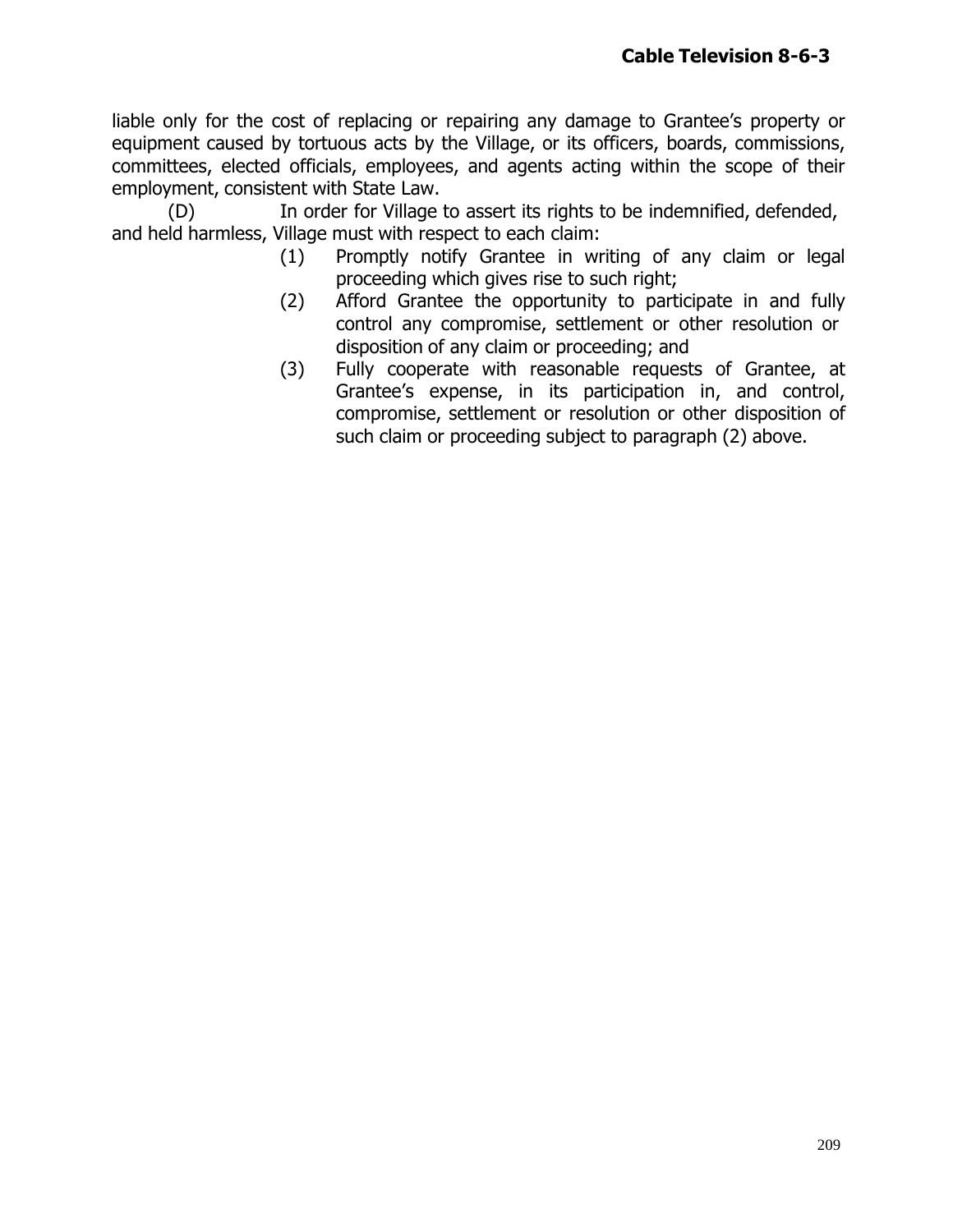### **ARTICLE VII – REVOCATION OF FRANCHISE**

### **8-7-1 VILLAGE'S RIGHT TO REVOK E .**

(A) In addition to all other rights which Village has pursuant to law or equity, Village reserves the right to revoke, terminate or cancel this Franchise, and all rights and privileges pertaining thereto, if after the hearing required by **Section 8-7-2**  herein, it is determined that:

- (1) Grantee has violated any material provision of this Franchise; or
- (2) Grantee has practiced fraud or deceit upon Village or Subscriber.

### **8-7-2 PROCEDURES FOR REVOCATION.**

(A) Village shall provide Grantee with written notice of a cause for revocation and the intent to revoke and shall allow Grantee **sixty (60) days**  subsequent to receipt of the notice in which to correct the violation or to provide adequate assurance of performance in compliance with the Franchise. Together with the notice required herein, Village shall provide Grantee with written findings of fact which are the basis of the revocation.

(B) Grantee shall be provided the right to a public hearing affording due process before the Village Board prior to revocation, which public hearing shall follow the **sixty (60) day** notice provided in paragraph (A) above. Village shall provide Grantee with written notice of its decision together with written findings of fact supplementing said decision.

(C) After the public hearing and upon written determination by Village to revoke the Franchise, Grantee may appeal said decision with an appropriate state or federal court or agency.

(D) During the appeal period, the Franchise shall remain in full force and effect unless the term thereof sooner expires.

(E) Upon satisfactory correction by Grantee of the violation upon which said notice was given as determined, the initial notice shall become void.

# **ARTICLE VIII – PROTECTION OF INDIVIDUAL RIGHTS**

**8-8-1 SUBSCRIBER PRIVACY.** Grantee shall comply with the terms of 47 U.S.C. § 551 relating to the protection of Subscriber privacy.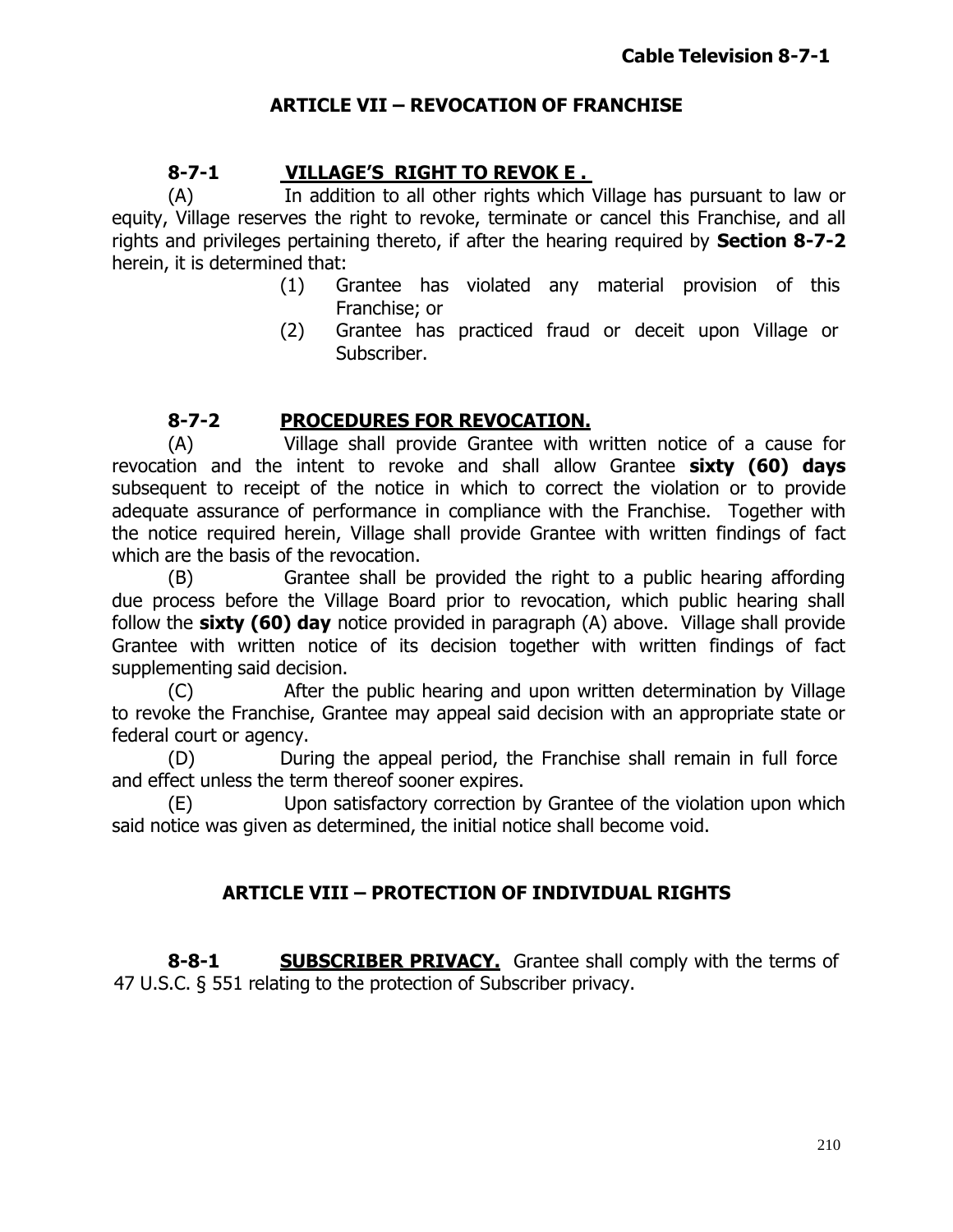#### **ARTICLE IX – MISCELLANEOUS PROVISIONS**

**8-9-1 FRANCHISE RENEWAL.** Any renewal of this Franchise shall be done in accordance with applicable federal, state and local laws and regulations.

**8-9-2 AMENDMENT OF FRANCHISE ORDINANCE.** Grantee and Village may agree, from time to time, to amend this Franchise. Such written amendments may be made at any time if Village and Grantee agree that such an amendment will be in the public interest or if such an amendment is required due to changes in federal, state or local laws. Village shall act pursuant to local law pertaining to the ordinance amendment process.

# **8-9-3 COMPLIANCE WITH FEDERAL, STATE AND LOCAL LAWS.**

(A) If any federal or state law or regulation shall require or permit Village or Grantee to perform any service or act or shall prohibit Village or Grantee from performing any service or act which may be in conflict with the terms of this Franchise, then as soon as possible following knowledge thereof, either party shall notify the other of the point in conflict believed to exist between such law or regulation. Grantee and Village shall conform to state laws and rules regarding cable communications not later than **one (1) year** after they become effective, unless otherwise stated, and to conform to federal laws and regulations regarding cable as they become effective.

(B) If any term, condition or provision of this Franchise or the application thereof to any person or circumstance shall, to any extent, be held to be invalid or unenforceable, the remainder hereof and the application of such term, condition or provision to persons or circumstances other than those as to whom it shall be held invalid or unenforceable shall not be affected thereby, and this Franchise and all the terms, provisions and conditions hereof shall, in all other respects, continue to be effective and complied with. In the event such law, rule or regulation is subsequently repealed, rescinded, amended or otherwise changed so that the provision which had been held invalid or modified is no longer in conflict with the law, rules and regulations then in effect, said provision shall thereupon return to full force and effect and shall thereafter be binding on Grantee and the Village.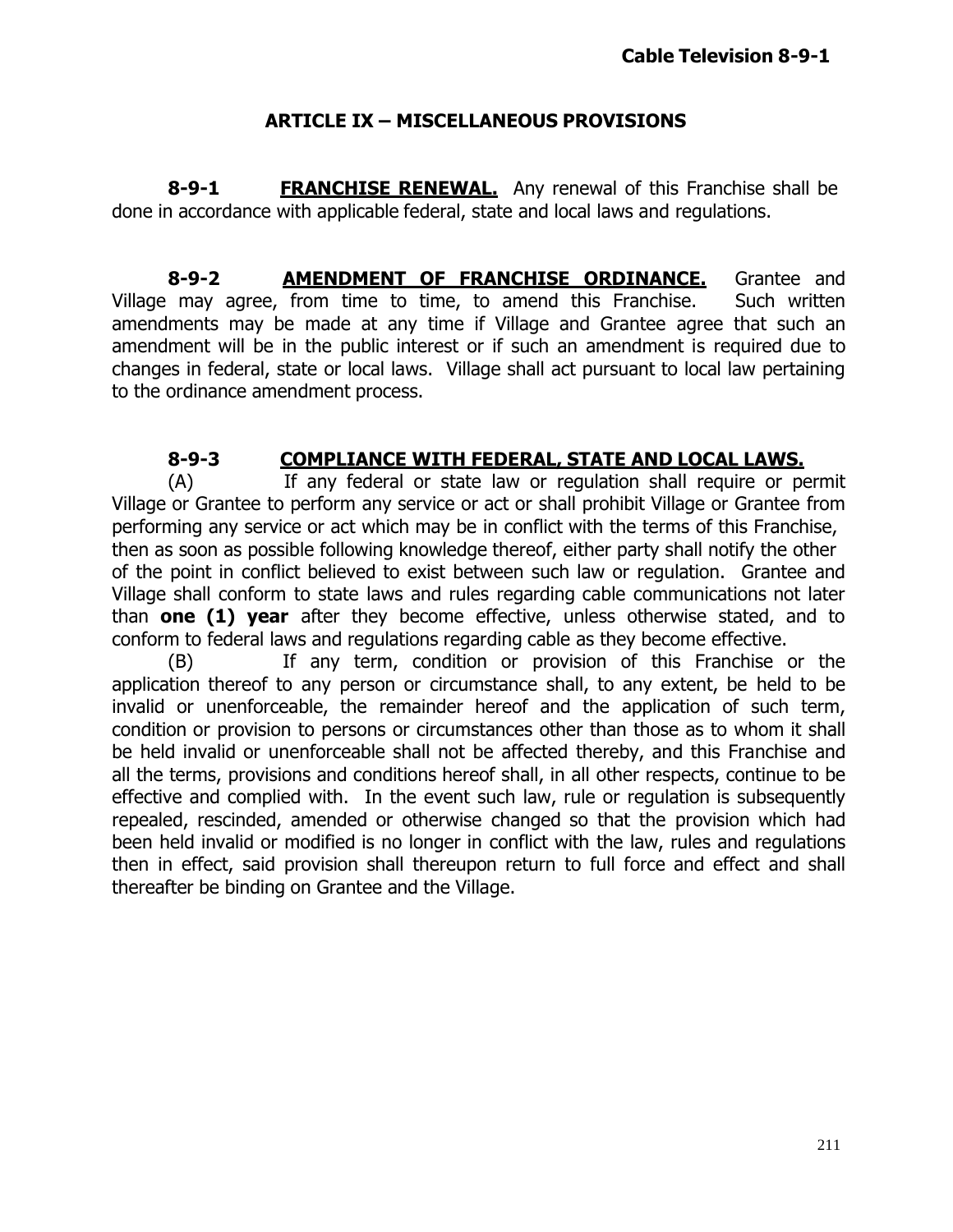#### **ARTICLE X – PUBLICATION EFFECTIVE DATE; ACCEPTANCE AND EXHIBITS**

**8-10-1 PUBLICATION; EFFECTIVE DATE.** This Franchise shall be published in accordance with applicable Illinois law. The effective date of this Franchise shall be date of acceptance by Grantee.

# **8-10-2 ACCEPTANCE.**

(A) Such acceptance by the Grantee shall be deemed the grant of this Franchise for all purposes. Upon acceptance of this Franchise, Grantee shall be bound by all the terms and conditions contained herein.

(B) Grantee shall accept this Franchise in the following manner:

- (1) This Franchise will be properly executed and acknowledged by Grantee and delivered to Village.
- (2) With its acceptance, Grantee shall also deliver the insurance certificate required herein that has not previously been delivered.

# **(Ord. No. 99-VOD-002; 05-03-99)**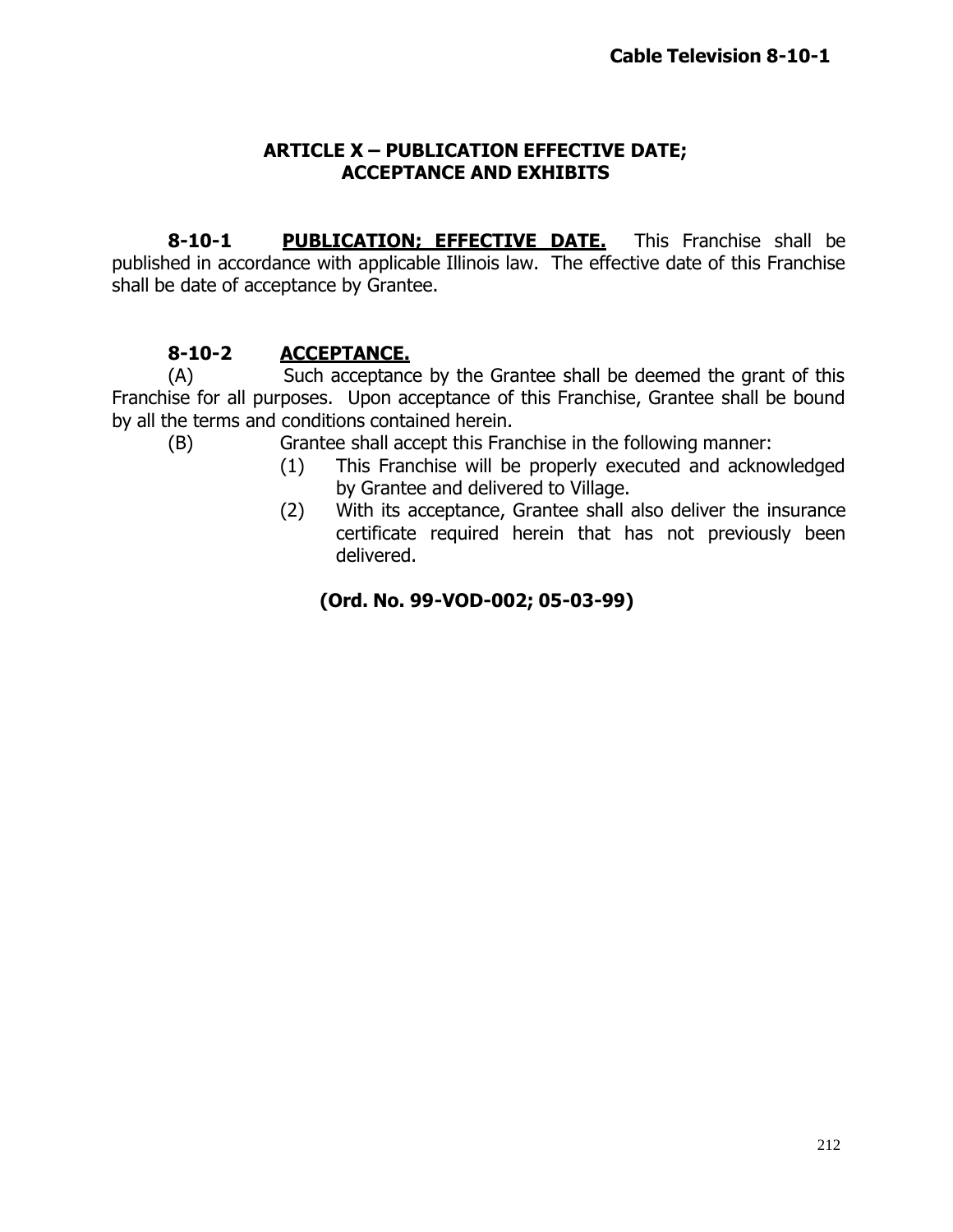### **ARTICLE XI - CABLE/VIDEO SERVICE PROVIDER FEE AND PEG ACCESS FEE**

**8-11-1 DEFINITIONS.** As used in this Article, the following terms shall have the following meanings:

(A) **"Cable Service"** means that term as defined in 47 U.S.C. § 522(6).

(B) **"Commission"** means the Illinois Commerce Commission.

(C) **"Gross Revenues"** means all consideration of any kind or nature, including, without limitation, cash, credits, property, and in-kind contributions received by the holder for the operation of a cable or video system to provide cable service or video service within the holder's cable service or video service area within the Village.

- (1) Gross revenues shall include the following:
	- (a) Recurring charges for cable or video service.
	- (b) Event-based charges for cable service or video service, including, but not limited to, pay-per-view and video-on-demand charges.
	- (c) Rental of set top boxes and other cable service or video service equipment.
	- (d) Service charges related to the provision of cable service or video service, including but not limited to activation, installation, and repair charges.
	- (e) Administrative charges related to the provision of cable service or video service, including but not limited to service order and service termination charges.
	- (f) Late payment fees or charges, insufficient funds check charges, and other charges assessed to recover the costs of collecting delinquent payments.
	- (g) A *pro* rata portion of all revenue derived by the holder or its affiliates pursuant to compensation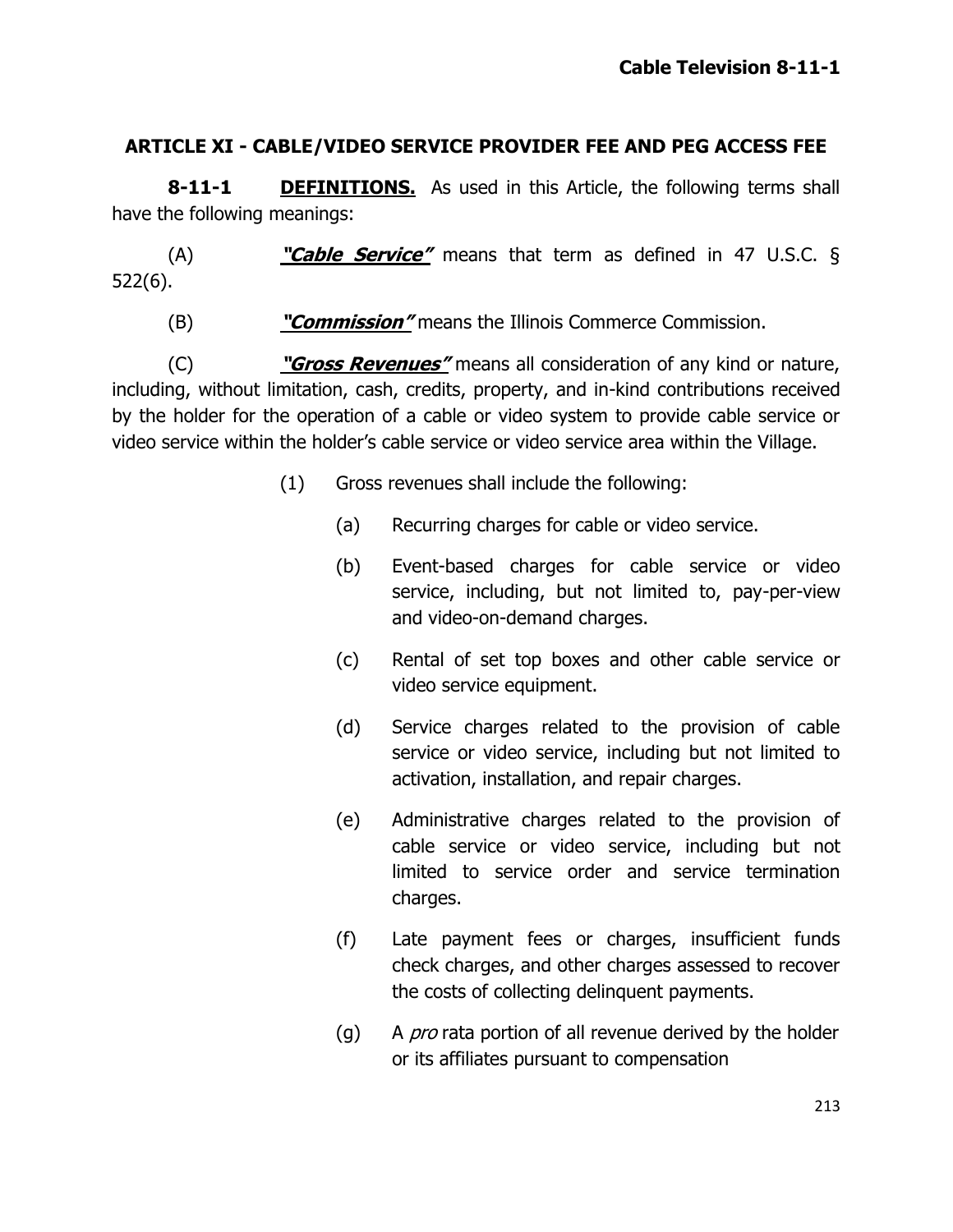arrangements for advertising or for promotion or exhibition of any products or services derived from the operation of the holder's network to provide cable service or video service within the Village. The allocation shall be based on the number of subscribers in the Village divided by the total number of subscribers in relation to the relevant regional or national compensation arrangement.

- (h) Compensation received by the holder that is derived from the operation of the holder's network to provide cable service or video service with respect to commissions that are received by the holder as compensation for promotion or exhibition of any products or services on the holder's network, such as a "home shopping" or similar channel, subject to subsection (i).
- (i) In the case of a cable service or video service that is bundled or integrated functionally with other services, capabilities, or applications, the portion of the holder's revenue attributable to the other services, capabilities, or applications shall be included in the gross revenue unless the holder can reasonably identify the division or exclusion of the revenue from its books and records that are kept in the regular course of business.
- (j) The service provider fee permitted by 220 ILCS 5/21- 801(b).
- (2) Gross revenues do not include any of the following:
	- (a) Revenues not actually received, even if billed, such as bad debt, subject to 220 ILCS 5/21-801(c)(1)(vi).
	- (b) Refunds, discounts, or other price adjustments that reduce the amount of gross revenues received by the holder of the State-issued authorization to the extent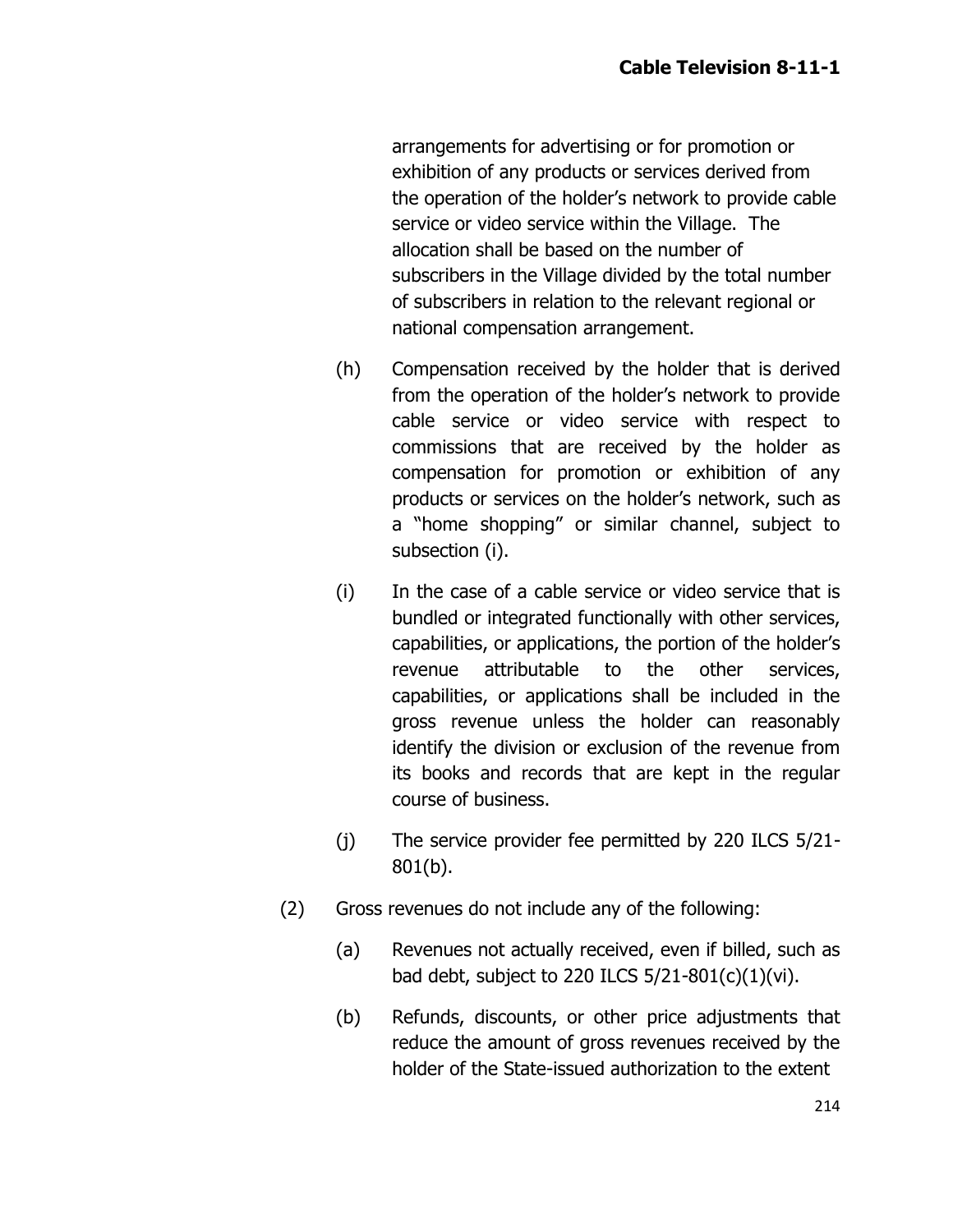the refund, rebate, credit, or discount is attributable to cable service or video service.

- (c) Regardless of whether the services are bundled, packaged, or functionally integrated with cable service or video service, any revenues received from services not classified as cable service or video service, including, without limitation, revenue received from telecommunication services, information services, or the provision of directory or Internet advertising, including yellow pages, white pages, banner advertisement, and electronic publishing or any other revenues attributed by the holder to noncable service or non-video service in accordance with the holder's books and records and records kept in the regular course of business and any applicable laws, rules, regulations, standards, or orders.
- (d) The sale of cable services or video services for resale in which the purchaser is required to collect the service provider fee from the purchaser's subscribers to the extent the purchaser certifies in writing that it will resell the service within the Village and pay the fee permitted by 220 ILCS 5/21-801(b) with respect to the service.
- (e) Any tax or fee of general applicability imposed upon the subscribers or the transaction by a city, state, federal, or any other governmental entity and collected by the holder of the State-issued authorization and required to be remitted to the taxing entity, including sales and use taxes.
- (f) Security deposits collected from subscribers.
- (g) Amounts paid by subscribers to "home shopping" or similar vendors for merchandise sold through any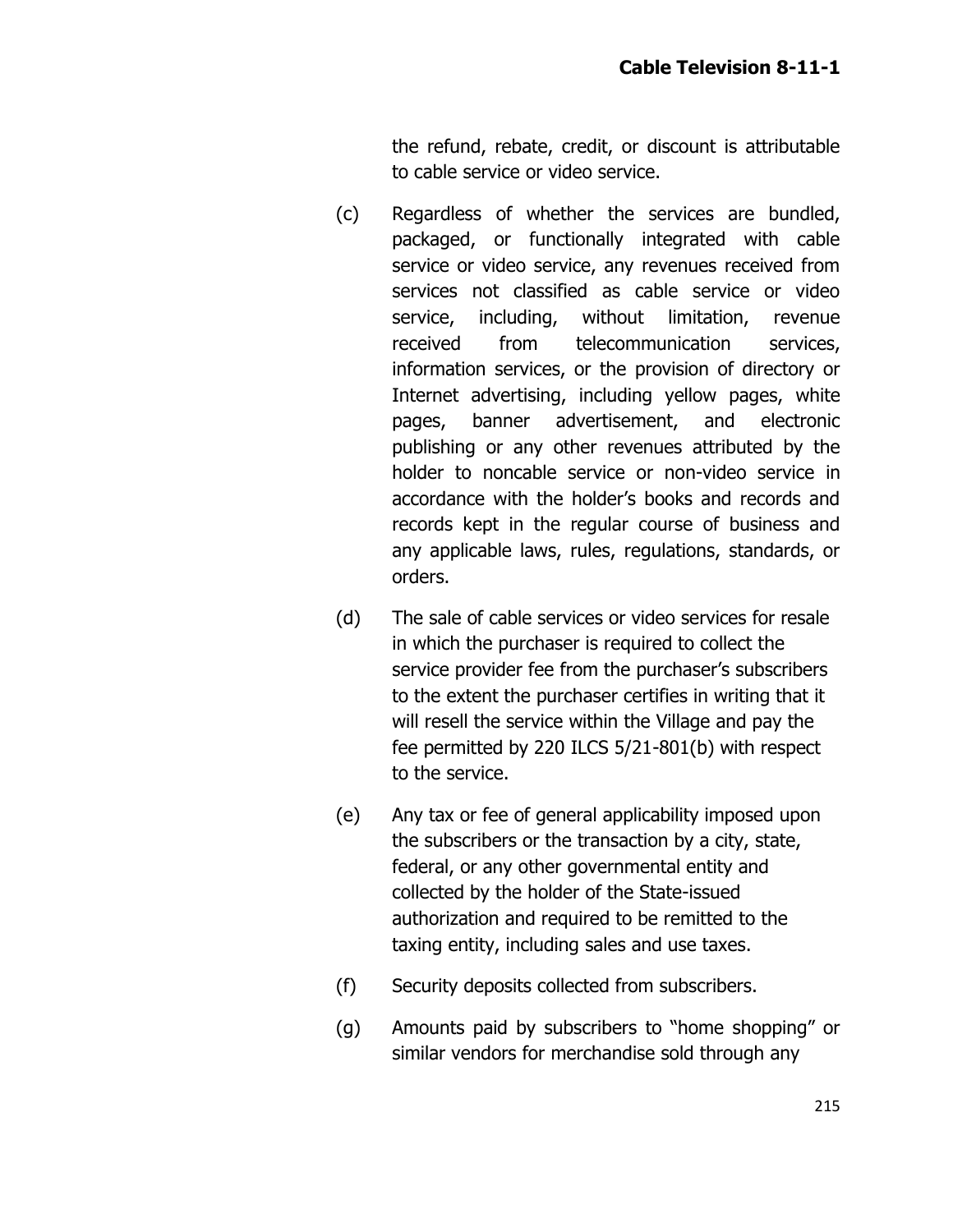home shopping channel offered as part of the cable service or video service.

(3) Revenue of an affiliate of a holder shall be included in the calculation of gross revenues to the extent the treatment of the revenue as revenue of the affiliate rather than the holder has the effect of evading the payment of the fee permitted by 220 ILCS 5/21-801(b) which would otherwise be paid by the cable service or video service.

(D) **"Holder"** means a person or entity that has received authorization to offer or provide cable or video service from the Commission pursuant to 220 ILCS 5/21-401.

(E) **"Service"** means the provision of "cable service" or "video service" to subscribers and the interaction of subscribers with the person or entity that has received authorization to offer or provide cable or video service from the Commission pursuant to 220 ILCS 5/21-401.

(F) **"Service Provider Fee"** means the amount paid under this Article and 220 ILCS 5/21-801 by the holder to a Village for the service areas within its territorial jurisdiction.

(G) **"Video Service"** means video programming and subscriber interaction, if any, that is required for the selection or use of such video programming services, and which is provided through wireline facilities located at least in part in the public right-of-way without regard to delivery technology, including Internet protocol technology. This definition does not include any video programming provided by a commercial mobile service provider defined in 47 U.S.C. § 332(d) or any video programming provided solely as part of, and via, service that enables users to access content, information, electronic mail, or other services offered over the public Internet.

# **8-11-2 CABLE/VIDEO SERVICE PROVIDER FEE IMPOSED.**

(A) **Fee Imposed.** A fee is hereby imposed on any holder providing cable service or video service in the Village.

(B) **Amount of Fee.** The amount of the fee imposed hereby shall be **five percent (5%)** of the holder's gross revenues. **(Revised 10-6-14)**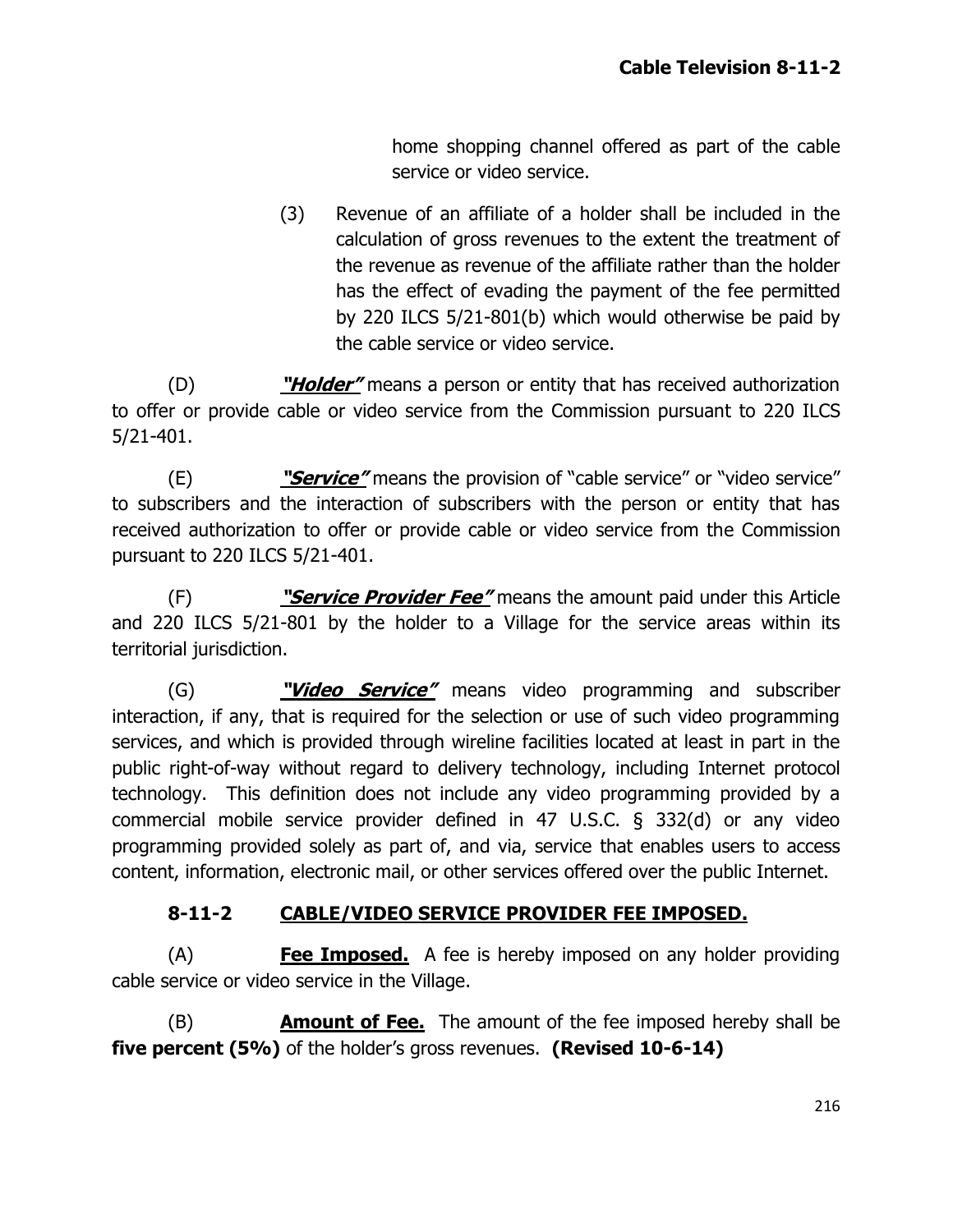(C) **Notice to the Village.** The holder shall notify the Village at least **ten (10) days** prior to the date on which the holder begins to offer cable service or video service in the Village.

(D) **Holder's Liability.** The holder shall be liable for and pay the service provider fee to the Village. The holder's liability for the fee shall commence on the first day of the calendar month following **thirty (30) days** after receipt of the ordinance adopting this Article by the holder. The ordinance adopting this Article shall be sent by mail, postage prepaid, to the address listed on the holder's application notice sent pursuant to 220 ILCS 5/21-401(b)(6) to the Village.

(E) **Payment Date.** The payment of the service provider fee shall be due on a quarterly basis, **forty-five (45) days** after the close of the calendar quarter. If mailed, the fee is considered paid on the date it is postmarked. Each payment shall include a statement explaining the basis for the calculation of the fee.

(F) **Exemption.** The fee hereby imposed does not apply to existing cable service or video service providers that have an existing franchise agreement with the Village in which a fee is paid.

(G) **Credit for Other Payments.** An incumbent cable operator that elects to terminate an existing agreement pursuant to 220 ILCS 5/21-301(c) with credit to prepaid franchise fees under that agreement may deduct the amount of such credit from the fees that operator owes under Section 116.02(b).

# **8-11-3 PEG ACCESS SUPPORT FEE IMPOSED.**

(A) **PEG Fee Imposed.** A PEG access support fee is hereby imposed on any holder providing cable service or video service in the Village in addition to the fee imposed pursuant to **Section 8-11-2(B)**.

(B) **Amount of Fee.** The amount of the PEG access support fee imposed hereby shall be **one percent (1%)** of the holder's gross revenues or, if greater, the percentage of gross revenues that incumbent cable operators pay to the Village or its designee for PEG access support in the Village.

(C) **Payment.** The holder shall pay the PEG access support fee to the Village or to the entity designated by the Village to manage PEG access. The holder's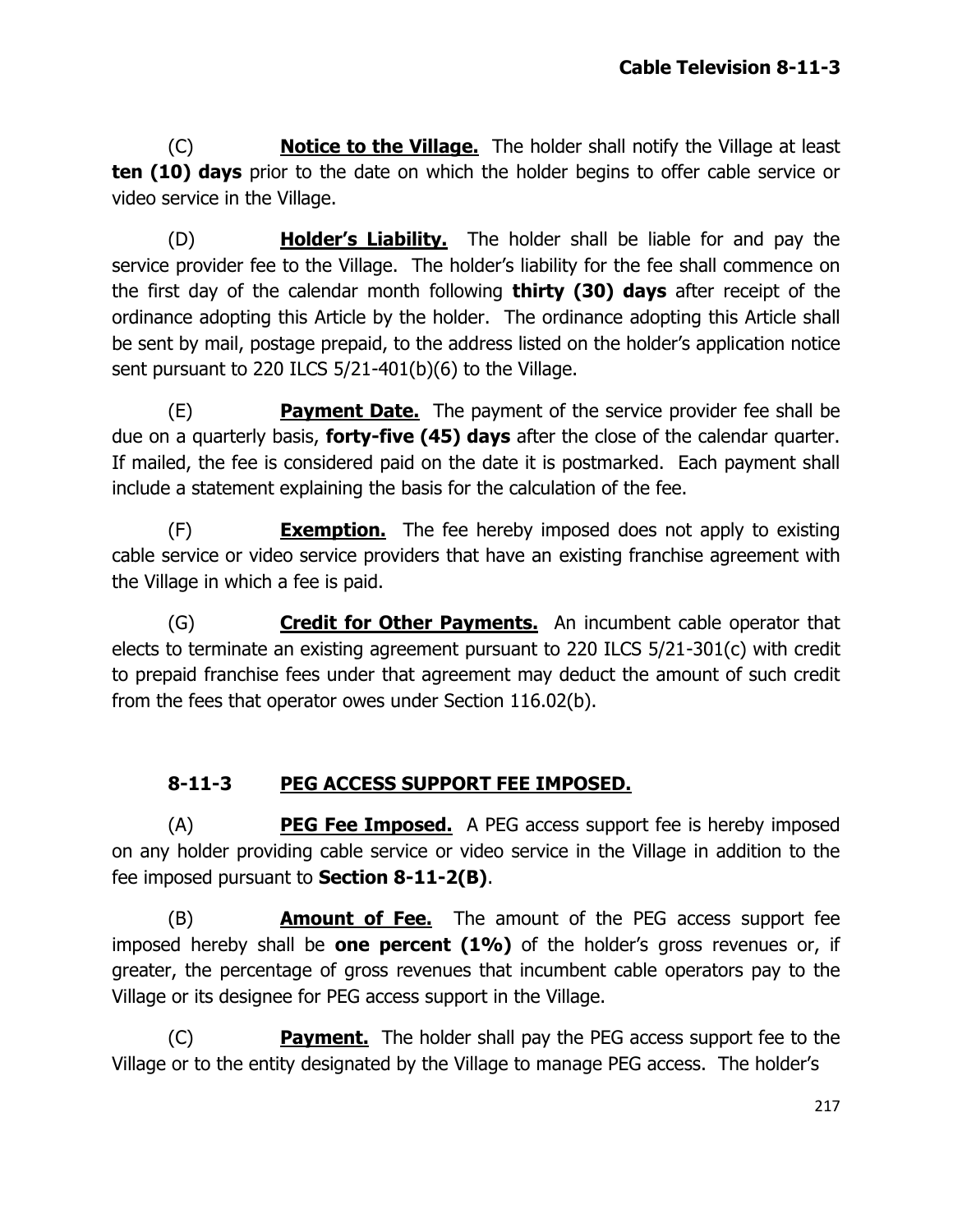liability for the PEG access support fee shall commence on the date set forth in **Section 8-11-2(D)**.

(D) **Payment Due.** The payment of the PEG access support fee shall be due on a quarterly basis, **forty-five (45) days** after the close of the calendar quarter. If mailed, the fee is considered paid on the date it is postmarked. Each payment shall include a statement explaining the basis for the calculation of the fee.

(E) **Credit for Other Payments.** An incumbent cable operator that elects to terminate an existing agreement pursuant to **220 ILCS 5/21-301(c)** shall pay, at the time they would have been due, all monetary payments for PEG access that would have been due during the remaining term of the agreement had it not been terminated pursuant to that section. All payments made by an incumbent cable operator pursuant to the previous sentence may be credited against the fees that the operator owed under **Section 8-11-3(B)**.

**8-11-4 APPLICABLE PRINCIPLES.** All determinations and calculations under this Article shall be made pursuant to generally accepted accounting principles.

**8-11-5 NO IMPACT ON OTHER TAXES DUE FROM HOLDER.** Nothing contained in this Article shall be construed to exempt a holder from any tax that is or may later be imposed by the Village, including any tax that is or may later be required to be paid by or through the holder with respect to cable service or video service. A State-issued authorization shall not affect any requirement of the holder with respect to payment of the Village's simplified municipal telecommunications tax or any other tax as it applies to any telephone service provided by the holder. A State-issued authorization shall not affect any requirement of the holder with respect to payment of the local unit of government's 911 or E911 fees, taxes or charges.

# **8-11-6 AUDITS OF CABLE/VIDEO SERVICE PROVIDER.**

(A) **Audit Requirement.** The Village will notify the holder of the requirements it imposes on other cable service or video service providers to submit to an audit of its books and records. The holder shall comply with the same requirements the Village imposes on other cable service or video service providers in its jurisdiction to audit the holder's books and records and to recomputed any amounts determined to be payable under the requirements of the Village. If all local franchises between the Village and cable operator terminate, the audit requirements shall be those adopted by the Village pursuant to the Local Government Taxpayers' Bill of Rights Act, 50 ILCS 45/1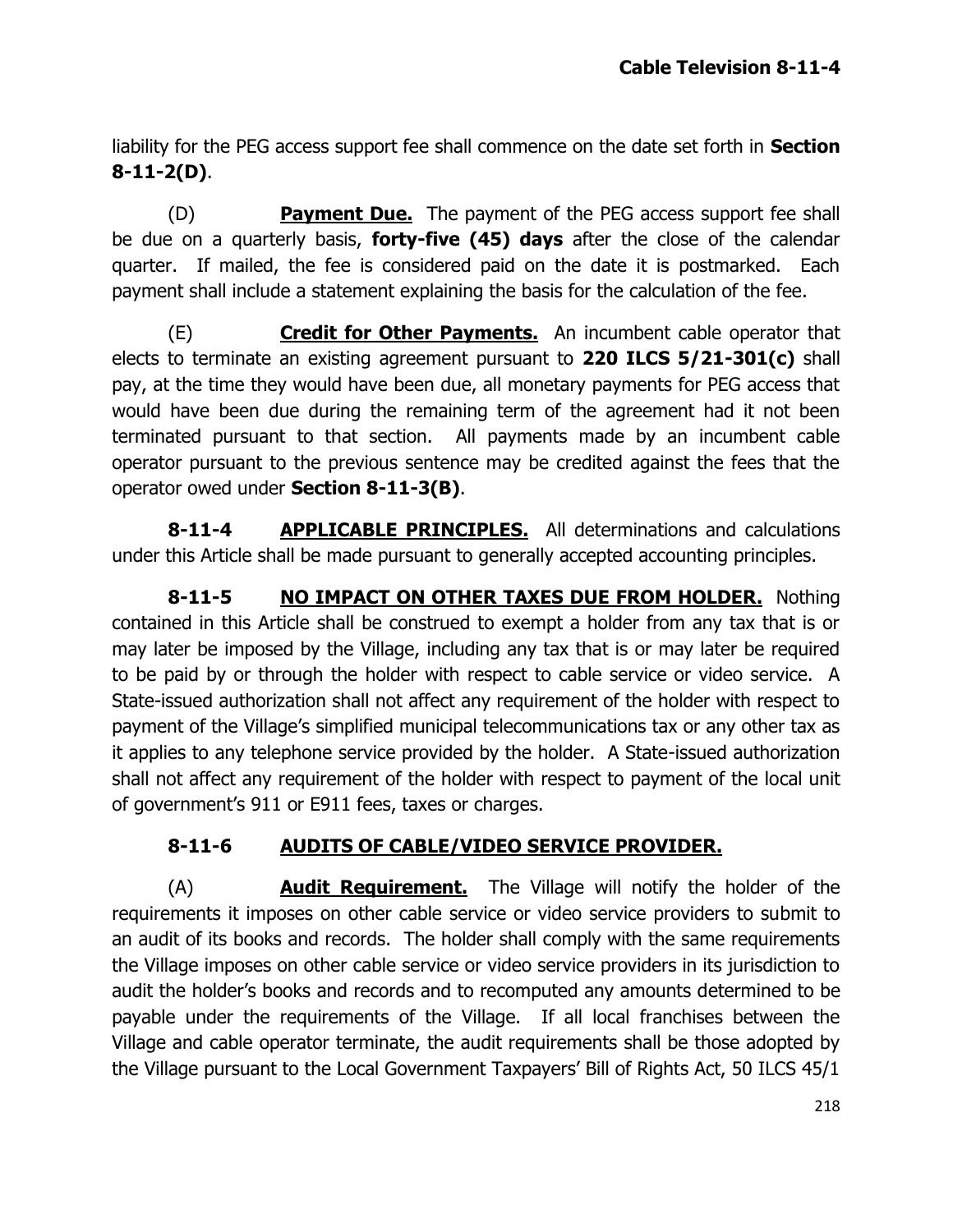et seq. found in Chapter 36. No acceptance of amounts remitted should be construed as an accord that the amounts are correct. **(See Chapter 36 - Taxation)**

(B) **Additional Payments.** Any additional amount due after an audit shall be paid within **thirty (30) days** after the municipality's submission of an invoice for the sum.

**8-11-7 LATE FEES/PAYMENTS.** All fees due and payments which are past due shall be governed by ordinances adopted by this municipality pursuant to the Local Government Taxpayers' Bill of Rights Act, 50 ILCS 45/1 et seq.

# **(See 220 ILCS 5/21-801)**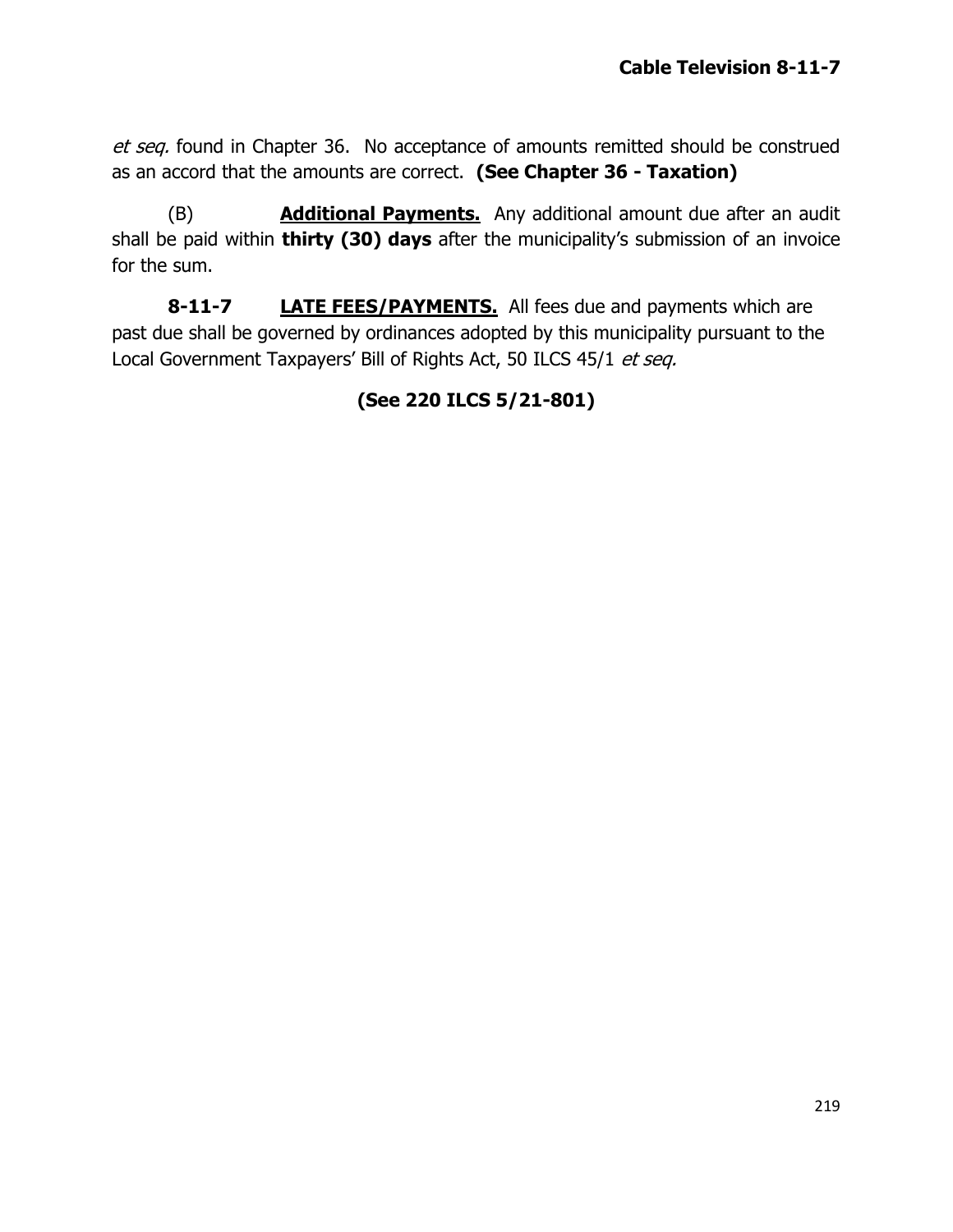# **ARTICLE XII - CABLE AND VIDEO CUSTOMER PROTECTION LAW**

### **8-12-1 CUSTOMER SERVICE AND PRIVACY PROTECTION LAW.**

(A) **Adoption.** The regulations of 220 ILCS 5/70-501 are hereby adopted by reference and may applicable to the cable or video providers offering services within the Village's boundaries.

(B) **Amendments.** Any amendment to the Cable and Video Customer Protection Law that becomes effective after the effective date of this Article shall be incorporated into this Article by reference and shall be applicable to cable or video providers offering services within the municipality's boundaries. However, any amendment that makes its provisions optional for adoption by municipalities shall not be incorporated into this Article by reference without formal action by the corporate authorities of the Village.

**8-12-2 ENFORCEMENT.** The Village does hereby pursuant to law declare its intent to enforce all of the customer service and privacy protection standards of the Cable and Video Protection Law with respect to complaints received from residents within the Village.

**8-12-3 CUSTOMER CREDITS.** The Village hereby adopts the schedule of customer credits for violations. Those credits shall be as provided for in the provisions of 220 ILCS 5/70-501(s) and applied on the statement issued to the customer for the next billing cycle following the violation or following the discovery of the violation. The cable or video provider is responsible for providing the credits and the customer is under no obligation to request the credit.

**8-12-4 PENALTIES.** The Village, pursuant to 220 ILCS 5/70-501(r)(1), does hereby provide for a schedule of penalties for any material breach of the Cable and Video Protection Law by cable or video providers in addition to the penalties provided in the law. The monetary penalties shall apply on a competitively neutral basis and shall not exceed **Seven Hundred Fifty Dollars (\$750.00)** for each day of the material breach, and shall not exceed **Twenty-Five Thousand Dollars (\$25,000.00)** for each occurrence of a material breach per customer.

(A) Material breach means any substantial failure of a cable or video provider to comply with service quality and other standards specified in any provision of the law.